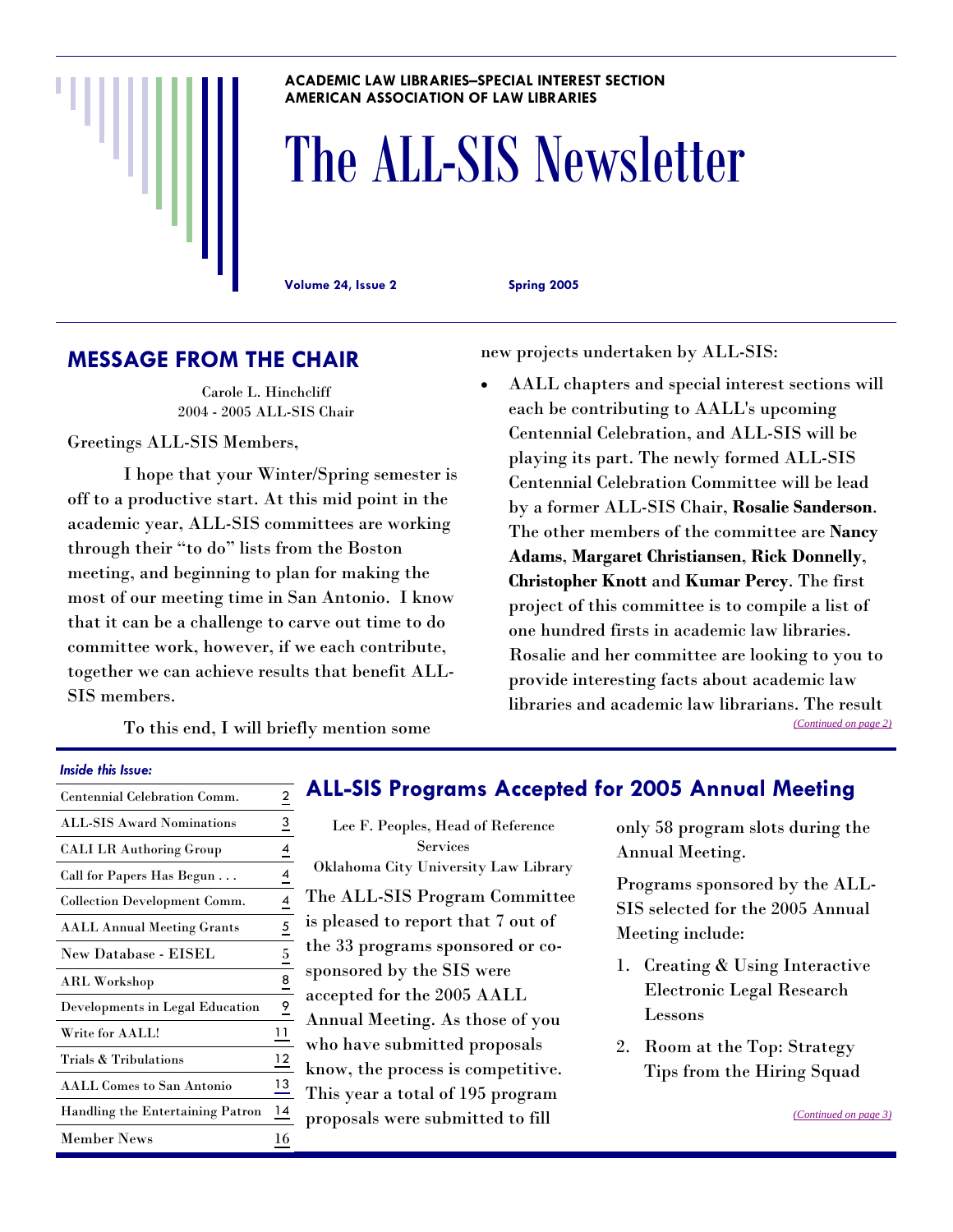## <span id="page-1-0"></span>**Message from the Chair, Cont'd**

will be a short article, which we hope will capture some interesting snippets of our history information that may make old timers feel nostalgic, and other facts that will be of interest to newer academic law librarians. So, who did have the first Lexis and Westlaw terminals? Watch for announcements from Rosalie Sanderson about how ALL-SIS members can help celebrate AALL's Centennial.

- **Karen Douglas** has agreed to report to ALL-SIS on the work of the TS-SIS Committee that is exploring ways to have AALL annual meetings better meet the needs of TS-SIS members. As you are aware, a number of ALL-SIS members are also members of TS-SIS, and the ALL-SIS Executive Board is interested in making sure that the annual meeting provides a worthwhile educational experience for all academic librarians, whatever their job responsibilities may be.
- The ALL-SIS Executive Board approved a proposal from the CONALL/Mentoring Committee to create a grant to pay for one newer academic law librarian to attend CONELL at the 2005 AALL annual meeting in San Antonio. More details about this opportunity will be available this spring on the ALL-SIS website.
- Check out the fresh, new look of the ALL-SIS home page. One terrific new feature is the convenient list of links to the home pages of academic law libraries at <http://www.aallnet.org/> sis/allsis/libraries.html. Please send comments and corrections to ALL-SIS Web Administrator, Diane Murley a[t dmurley@sui.edu.](mailto:dmurley@sui.edu) Also, feel free to contact Diane if you have a suggestion for useful additions to the ALL-SIS web site. We want to continue to build this resource.

 As you make plans to attend the San Antonio meeting, keep in mind that the annual ALL-SIS events are scheduled as follows:

- Sunday, July 17th: 7:00 9:00 a.m. ALL-SIS Breakfast and Business Meeting sponsored by LexisNexis
- Tuesday, July 19th: 7:00 8:45 a.m. ALL-SIS Director's Breakfast & Program. By invitation only, and arranged by Spencer Simons.
- Tuesday, July 19th: 7:00 8:45 a.m. ALL-SIS Middle Manager's Breakfast & Program sponsored by BNA, and arranged by Amy Osborne
- Tuesday, July 19th: 5:15 6:15 p.m. CONALL at St. Mary's Law School
- Tuesday, July 19th: 6:30 p.m. 9:00 p.m. ALL-SIS Reception & Awards, St. Mary's Law School. Hosted by Robert Summer and sponsored by Westlaw.

 Watch the ALL-SIS list serv and the next ALL-SIS Newsletter for information about ALL-SIS sponsored programs and meetings in San Antonio.

Wishing you every success and happiness in 2005, Carole L. Hinchcliff

### **ALL-SIS Centennial Celebration Committee**

Rosalie Sanderson, Instruction Librarian Mendik Library, New York Law School

 Academic law librarians and law libraries have played a central role in AALL since it began almost 100 years ago. To be sure that academics are a part of the centennial celebration of the founding of AALL, ALL-SIS Chair Carole Hinchcliff appointed an ALL-SIS Centennial Celebration Committee charged with planning and carrying out activities in the ALL-SIS to celebrate the AALL Centennial. Committee members include Nancy Adams of Georgia State [\(nanadams@gsu.edu\)](mailto:nanadams@gsu.edu), Margaret Christiansen of Regent University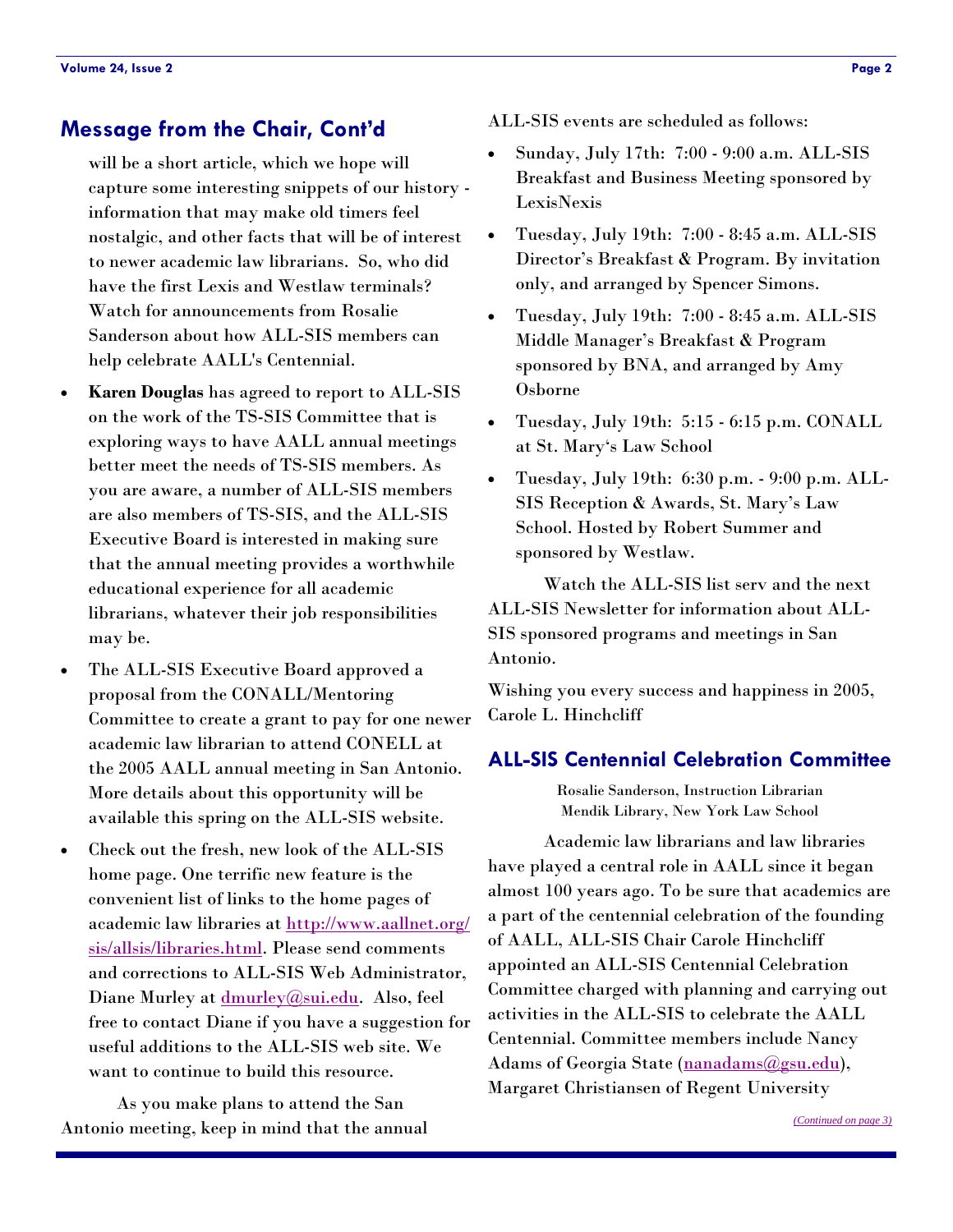# <span id="page-2-0"></span>**Centennial Celebration Committee, Cont'd**

([margchr@regent.edu\)](mailto:margchr@regent.edu), Rick Donnelly of the University of Florida [\(donnelly@law.ufl.edu](mailto:donnelly@law.ufl.edu)), Christopher Knott of Georgetown ([cak9@law.georgetown.edu\)](mailto:cak9@law.georgetown.edu), Kumar Percy of the University of Texas ([kpercy@mail.law.utexas.edu\)](mailto:kpercy@mail.law.utexas.edu), and chair Rosalie Sanderson of New York Law School ([rsanderson@nyls.edu](mailto:rsanderson@nyls.edu)).

 The committee is exploring appropriate ways to celebrate the centennial. While we are developing a plan, we would love to hear your ideas. The centennial will be celebrated over the next two annual meetings, beginning in 2005 and culminating with the 100th anniversary of AALL in 2006. Ms. Hinchcliff suggested that we might begin by developing a list of "100 firsts in academic law libraries." We need your help to create a good list. These firsts can be serious bibliographic or information milestones as well as fun firsts. For example, we might ask which law school library was the first to install a WESTLAW terminal? Which law library was the first to be directed by a woman? In a less serious vein we might want to know which law library was first to open a coffee bar on the premises.

 At this point there are many possibilities. We might plan to celebrate the centennial with events, parties, awards, articles, or any number of other activities. To develop our centennial celebration plan, we need your ideas. This will be a celebration by the entire section and all academic law librarians, so stand up and be counted. Tell us what you think. Send any of us an email. If you have an academic law library first in mind, let us know. We look forward to hearing from you. As our plans develop, you will be the first to know! Let's make this a memorable centennial. Our predecessors deserve it!

## **2005 Programs, Cont'd**

- 3. Shrinking Budgets and the Long-term Impact on Library Collections
- 4. Mexican Americans and the Law
- 5. Publishing Outside the Law Library Box: Opportunities Beyond Law Library Publications
- 6. What is a Core Collection Anymore?
- 7. Strength, Problems, Opportunities & Threats: Analyzing the Dynamics of a Successful Library **Organization**

 Committee members worked quickly and diligently under tight deadlines. Committee members include: Emma Cuesta, Ruth Levor, April Schwartz, Eric Young and Committee Co-Chairs Ajaye Bloomstone and Lee Peoples. Watch the next issue of the ALL-SIS newsletter for information on what the Program Committee can do to help you propose a successful program for the 2006 Annual Meeting.

## **ALL-SIS Seeks Nominations for Annual Awards**

George H. Pike

Director, Barco Law Library & Assistant Professor of Law University of Pittsburgh School of Law

 The ALL-SIS Awards Committee (George Pike, Jim Milles, and Sally Wambold) is now accepting nominations for the following three awards.

 **The Frederick Charles Hicks Award for Outstanding Contributions to Academic Law Librarianship** recognizes an individual or group which has made outstanding contributions to academic law librarianship through continued efforts to improve law librarianship. The award, presented by the Academic Law Libraries Special Interest Section (ALL-SIS) of the American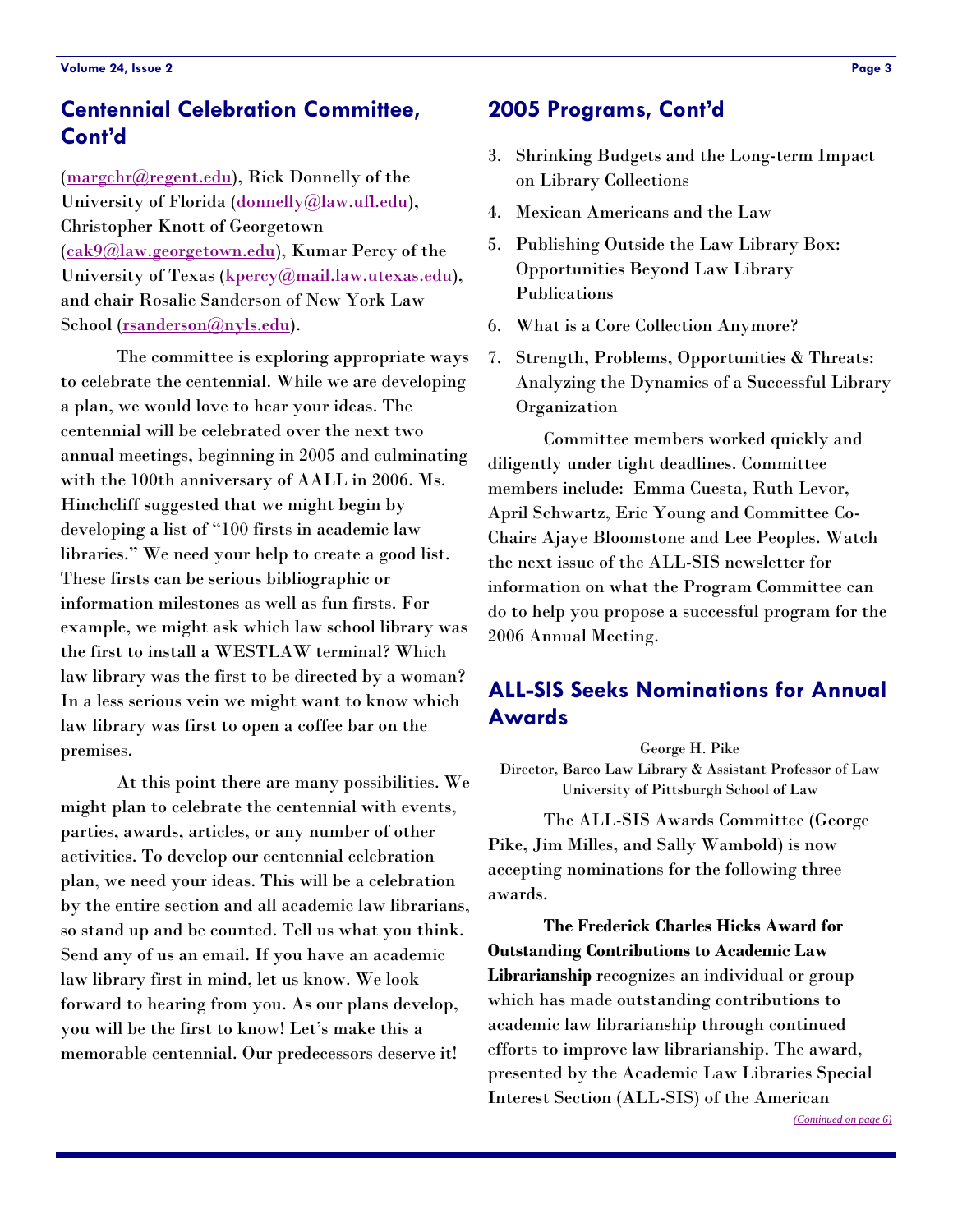## <span id="page-3-0"></span>**ALL-SIS CALI Legal Research Authoring Group**

Nancy Johnson Georgia State University Law Library

 There is a partnership between the Academic Law Libraries SIS and CALI to solicit and review CALI legal research lessons. The group began a few years ago when we decided that law librarians should become active in authoring lessons. We are the experts in legal research and we need to share our knowledge. The number of lessons has grown to forty and several more will be available in a few [months. See: http://www2.cali.org/index.php?](http://www2.cali.org/index.php?fuseaction=lessons.subjectlist&cat=LWR) fuseaction=lessons.subjectlist&cat=LWR

 The Authoring Group is in the process of revising the Topic Grid to reflect accurately the topics that have been completed, assigned, or still available. Once Deb Quentel, CALI's Director of Curriculum Development, posts the revised Topic Grid to the website, she will once again begin accepting proposals for new lessons.

 We want to encourage you to write a CALI lesson and, definitely, to use the lessons in teaching and reference work. CALI authors always appreciate feedback on their lessons.

 I chair the committee and the other members are Kris Niedringhaus, Sara Kelley, Pat Fox, Kit Kreilick, and Brian Huddleston. Please contact Deb Quentel or any member of the Authoring Group for additional information.

## **The Call for Papers Has Begun . . .**

Virginia Davis Chair, AALL LexisNexis Call for Papers Committee University of Houston O'Quinn Law Library

 Have you been thinking of writing an article of interest to law librarians? Maybe you just need a push to get started? Whether for fame or for fortune, this is your chance to enter the AALL/

LexisNexis™ Call for Papers Competition.

 The AALL/LexisNexis Call for Papers Committee is soliciting articles in three categories:

- Open Division for AALL members and law librarians with five or more years of professional experience
- New Members Division for recent graduates and AALL members who have been in the profession for less than five years.
- Student Division for budding law librarians still in school. (Students need not be members of AALL)

 The winner in each division receives \$750 generously donated by LexisNexis, plus the opportunity to present his or her paper at a special program during the AALL Annual Meeting in San Antonio. Winners papers will also be considered for publication in the Association's prestigious Law Library Journal.

 For more information, a list of previous winners and an application, visit the AALL website [at h](http://www.aallnet.org/about/award_call_for_papers.asp)[ttp://www.aallnet.org/about/](http://www.aallnet.org/about/) award\_call\_for\_papers.asp. **Submissions must be postmarked by March 1.**

 If you have any questions, please contact any member of the AALL/LexisNexis Call for Papers Committee: Chair, Virginia Davis, [davis@uh.edu](mailto:davis@uh.edu); Renee Rastorfer, [rrastorf@law.usc.edu;](mailto:rrastorf@law.usc.edu) or, Patricia Wellinger, [pwelling@law.du.edu.](mailto:pwelling@law.du.edu)

## **ALL-SIS Collection Development Committee Activities**

Connie Lenz, Associate Director for Collection Development University of Minnesota Law Library

 This spring, the Collection Development Committee will compile a directory of key collection development contacts in all academic law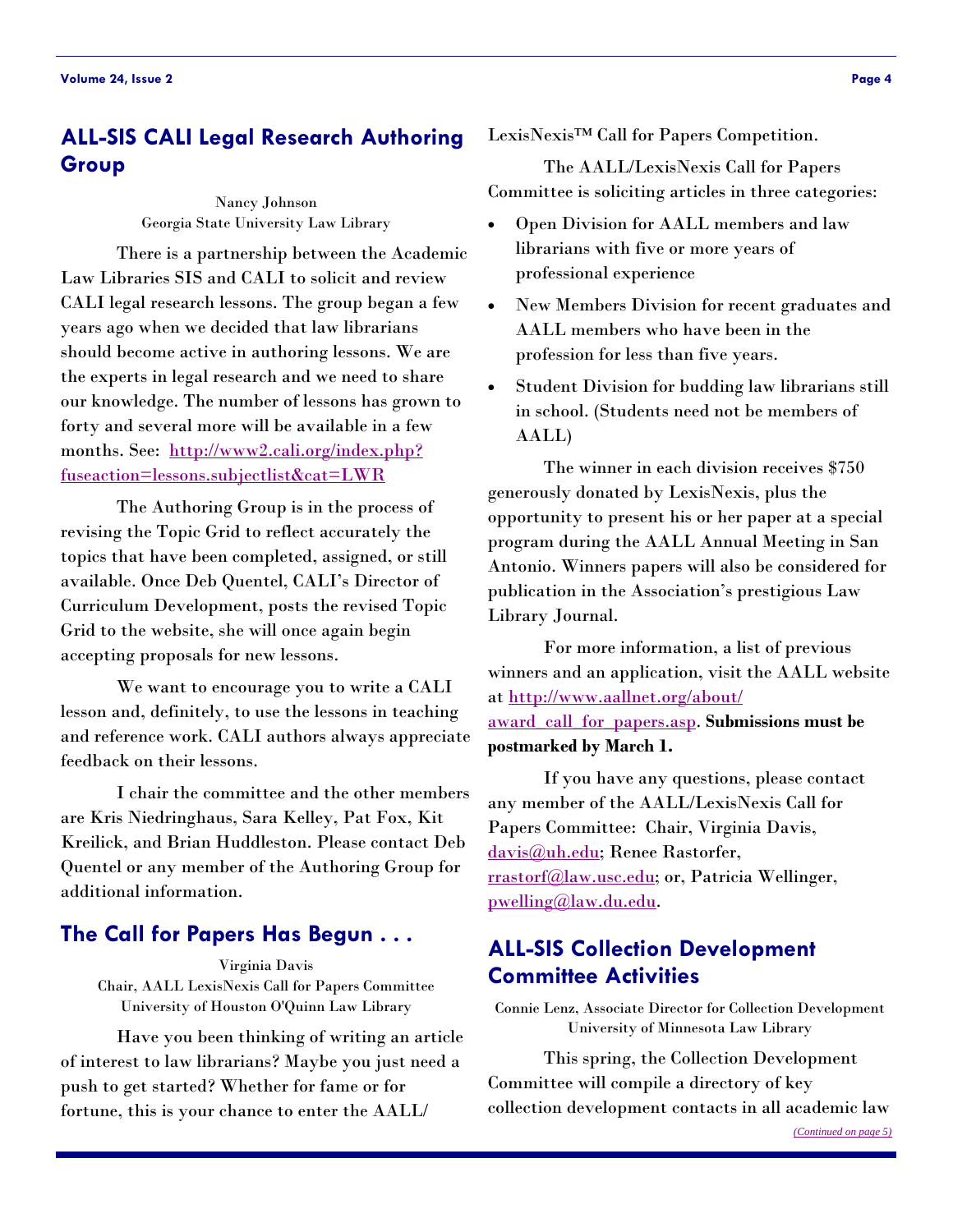# <span id="page-4-0"></span>**Collection Development Committee Activities, Cont'd**

libraries. The committee also will survey collection development librarians regarding the organizational structure used for collection development in their libraries. The results of the survey will be summarized in a final report describing the various organizational structures.

 The Collection Development Committee is looking forward to the annual meeting in San Antonio, where the committee will present a program on Shrinking Budgets and the Long-Term Impact on Library Collections. Co-Chair Connie Lenz (University of Minnesota) will coordinate and committee member Beth DiFelice (Arizona State University) will moderate. Speakers include Mike Chiorazzi (University of Arizona), Co-Chair Doug Lind (Georgetown University), and Caitlin Robinson (University of Iowa).

## **Supporting New Professionals: The AALL Annual Meeting Grants**

Paddy Satzer, AALL Grants Committee Chair Schoenecker Law Library, University of St. Thomas

 The AALL Grants Program provides financial assistance to law librarians or graduate students who hold promise of future involvement in AALL and the law library profession. Funds are provided by vendors, AALL, and AALL individual members. Grants are awarded to cover the Annual Meeting registration fee or the registration fee for workshops presented at the Annual Meeting. Preference is given to applicants who are new to the profession and active in AALL or one of its chapters.

 The AALL Grants Program began in 1952 and is one of the oldest and most successful AALL programs. More than 1,000 librarians have received funding to assist them in attending AALL educational activities. Many of those recipients are

leaders in the profession today. For additional information, check out the application on the [Association's web site, at](http://www.aallnet.org/committee/grants/grants.asp) <http://www.aallnet.org/> committee/grants/grants.asp.

 In 2001, the Minority Leadership Development Award was created to assure that AALL's leadership remains vital, relevant and representative of the Association's diverse membership. The Award provides up to \$1,500.00 toward the cost of attending the Annual Meeting, an experienced AALL leader to serve as the recipient's mentor, and an opportunity to serve on an AALL committee during the year following the monetary award . For additional information, check out the application on the Association's web [site, at h](http://www.aallnet.org/about/award_mlda.asp)[ttp://www.aallnet.org/about/](http://www.aallnet.org/about/) award\_mlda.asp.

 Applications for both AALL Grants Programs must be received at the Association's headquarters by April 1, 2005.

## **New Database for International Law - EISIL**

Stephanie Burke Farne Senior Reference and International Law Librarian Boston University School of Law

 There's a new free web resource that can help you with researching, teaching, and increasing your own knowledge in the field of international law. More than just a finding guide, [the Electronic Information System for](http://www.eisil.org) International Law (EISIL) can be used in classroom, law firm and non-legal environments as an educational or instructional tool. EISIL is available at [http://www.eisil.org.](http://www.eisil.org) 

 EISIL includes over 1,500 selected sources, organized into 13 subject groupings in a fully searchable database that provides access to the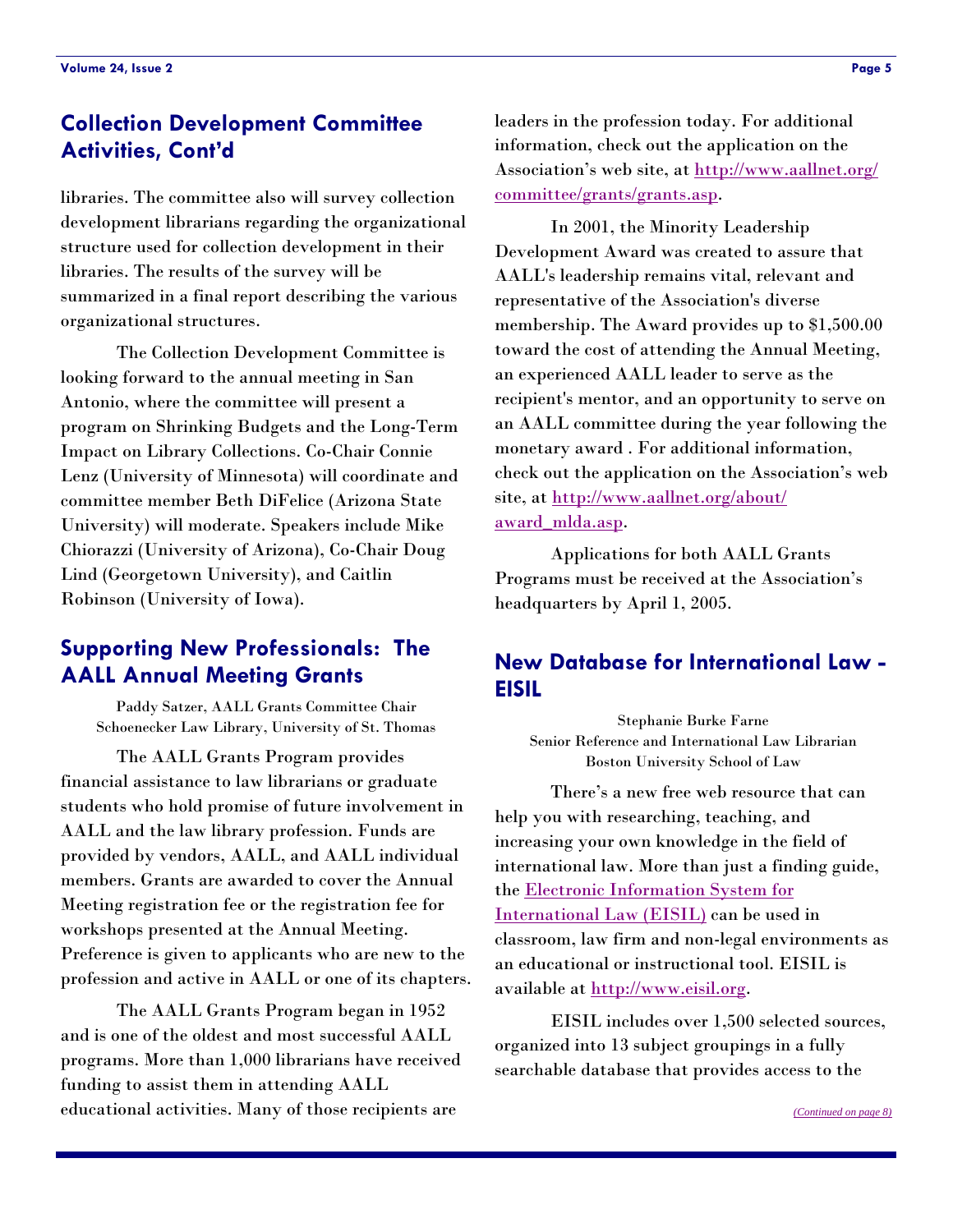Association of Law Libraries, is named in honor of Frederick Charles Hicks, the first great American law librarian/scholar who was also the first academic law librarian to serve as president of AALL. Past recipients have included Penny Hazelton, Frank Houdek, Dick Danner, Bob Berring and Tim Coggins.

#### **Criteria:**

 A nominee can be an individual or a group, and should exhibit extended and sustained contributions in one or more of the following areas:

- History of contributions to the field of law librarianship through research, publications and other activities displaying an active participation in the advancement of academic law librarianship;
- Achievement in a particular area of academic law librarianship;
- Service to AALL;
- Service to the ALL-SIS

#### **Submission Procedure:**

 Individuals may nominate themselves or others. Preference will be given to members of the ALL-SIS.

Nominations must include:

- A letter of nomination, including the candidate's full name, title, and institution name and address. If the candidate is retired, include name, home address, and most recent former employer;
- A narrative supporting the nomination, to include a discussion of the candidate's contributions to academic law librarianship;
- The name, e-mail and phone number of the nominating party.

<span id="page-5-0"></span>**Annual Awards, Cont'd electronically or in paper (5 copies) to the ALL-SIS** Awards Committee Chair.

> The award will be presented annually at the discretion of the Awards Committee.

**Deadline:** All nominations must be received by March 31, 2005.

 **The ALL-SIS Outstanding Article Award** honors section members for contributions to the enhancement of academic law librarianship through publishing. Articles published in any format in any publication other than Law Library Journal and AALL Spectrum (articles from those publications are eligible for AALL Article of the Year awards) during the year prior to the award qualify for consideration. Any aspect of academic law librarianship may be addressed. A plaque will be presented to the author or authors of the winning articles. The 2004 recipients of the award were Nancy Carol Carter for her article, *The Special Case of Alaska: Native Law and Research*, 22 Legal Reference Services Quarterly 11 (2003) and Matthew Condon for his article, *Beyond Mere Competency: Advanced Legal Research in a Practice-Oriented Curriculum*, 55 Baylor Law Review 1 (2003).

#### **Criteria:**

- Article must be authored by an ALL-SIS member. For co-authored articles, at least one author must be a member of ALL-SIS.
- Nominated articles for each year's award must have been published in the previous calendar year, i.e. 2004.
- Articles will be evaluated on:
	- Relevance of topic to some aspect of academic law librarianship, including but not limited to public services, technical services, legal research or teaching;
	- Quality of writing;

Nomination materials may be sent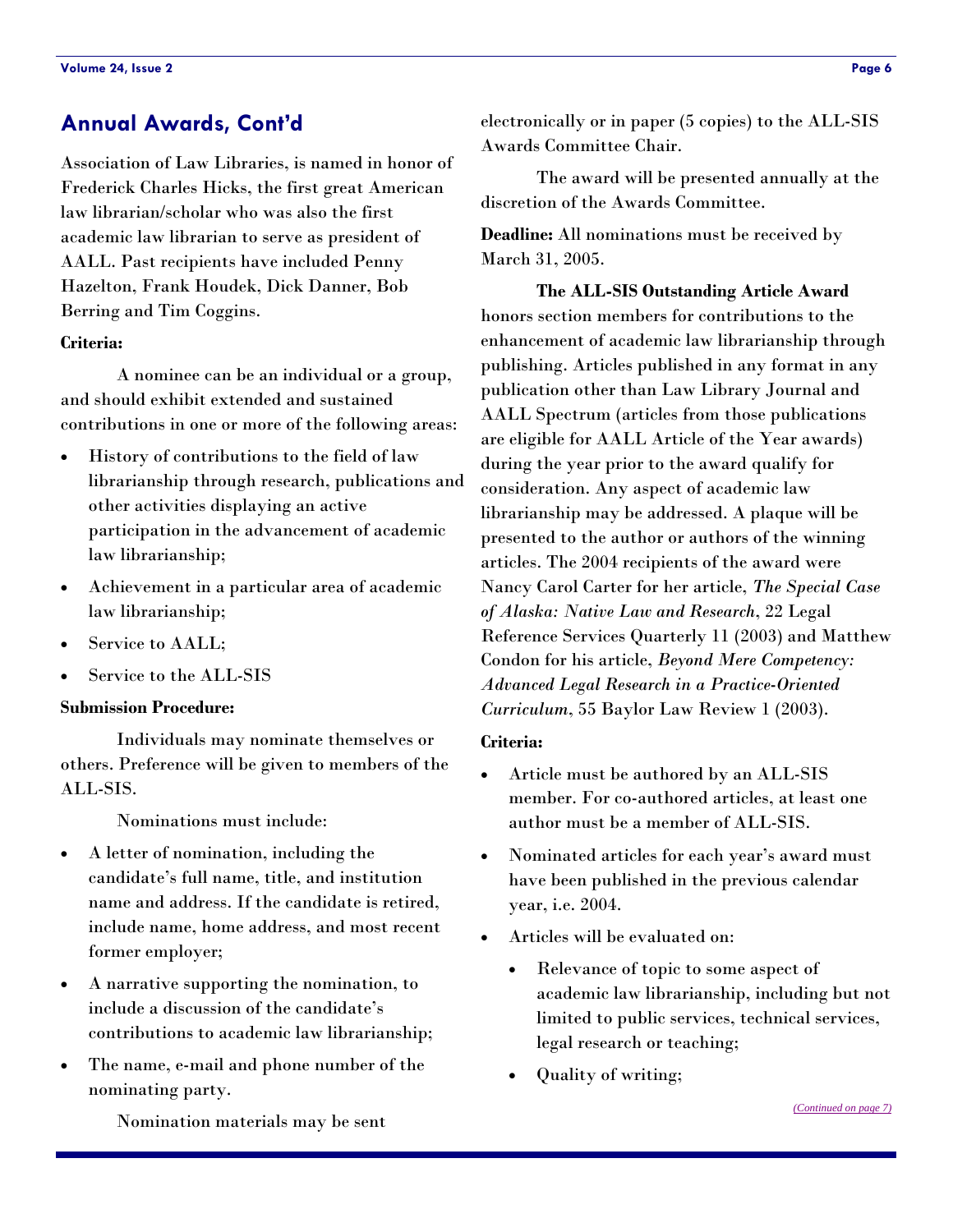# <span id="page-6-0"></span>**Annual Awards, Cont'd**

- Effectiveness of communication technique.
- Articles may have appeared in any publication (paper or electronic) including AALL publications (except Law Library Journal or AALL Spectrum), chapter newsletters, non-AALL publications, or inhouse publications.
- When appropriate, awards will be presented for excellence in writing in different areas of academic law librarianship, such as technical services, public services, or administration.
- Awards will not be presented in a given year if the Committee does not feel submissions meet the award criteria.

## **Submission Procedure:**

- Articles for consideration may be sent electronically or in paper (5 copies) to the ALL-SIS Awards Committee Chair (George Pike, [pike@law.pitt.edu\)](mailto:pike@law.pitt.edu).
- Articles may be submitted for consideration by any AALL member, including the authors.

**Deadline:** All nominations/submissions must be received by March 31, 2005.

 **The ALL-SIS Outstanding Service Award** honors an ALL-SIS member who has made outstanding contributions to the SIS in areas of section activity and in professional service.

## **Criteria:**

 The following criteria will be considered in reviewing nominations for this award. Nominees may excel in one or more of the following areas:

- Outstanding leadership in the Section, at meetings, and in committee work.
- Special and notable service to the Section, such as participation in special projects.
- Participation in Section educational programs and public speaking activities.
- Mentoring activities which encourage others in the section.
- Activities which encourage others to join the Section.

 The above list is not intended to be an exhaustive list of criteria. Individuals whose contributions to the Section take other forms may also be nominated.

## **Submission Procedure:**

 Individuals may nominate themselves or others. Nominees must be a member of the ALL-SIS, active or retired. Nominations may be submitted by any SIS member.

Nominations must include:

- A letter of nomination, including the candidate's full name, title, and institution name and address. If the candidate is retired, include name, home address, and most recent former employer;
- A narrative supporting the nomination, to include a discussion of the candidate's contribution to the SIS;
- A curriculum vitae of the candidate;
- The name, e-mail address and phone number of the nominating party.

Current Executive Board members and Awards Committee members are ineligible for nomination.

**Deadline:** All nominations must be received by March 31, 2005

 Nominations/submissions for all three awards may be sent in print or electronically to the ALL-SIS Awards Committee Chair, George H. Pike [\(pike@law.pitt.edu](mailto:pike@law.pitt.edu)), Barco Law Library, Room 404, University of Pittsburgh School of Law, 3900 Forbes Avenue, Pittsburgh, PA 15260. Questions can be directed to the chair at 412-648-1322 or [pike@law.pitt.edu.](mailto:pike@law.pitt.edu)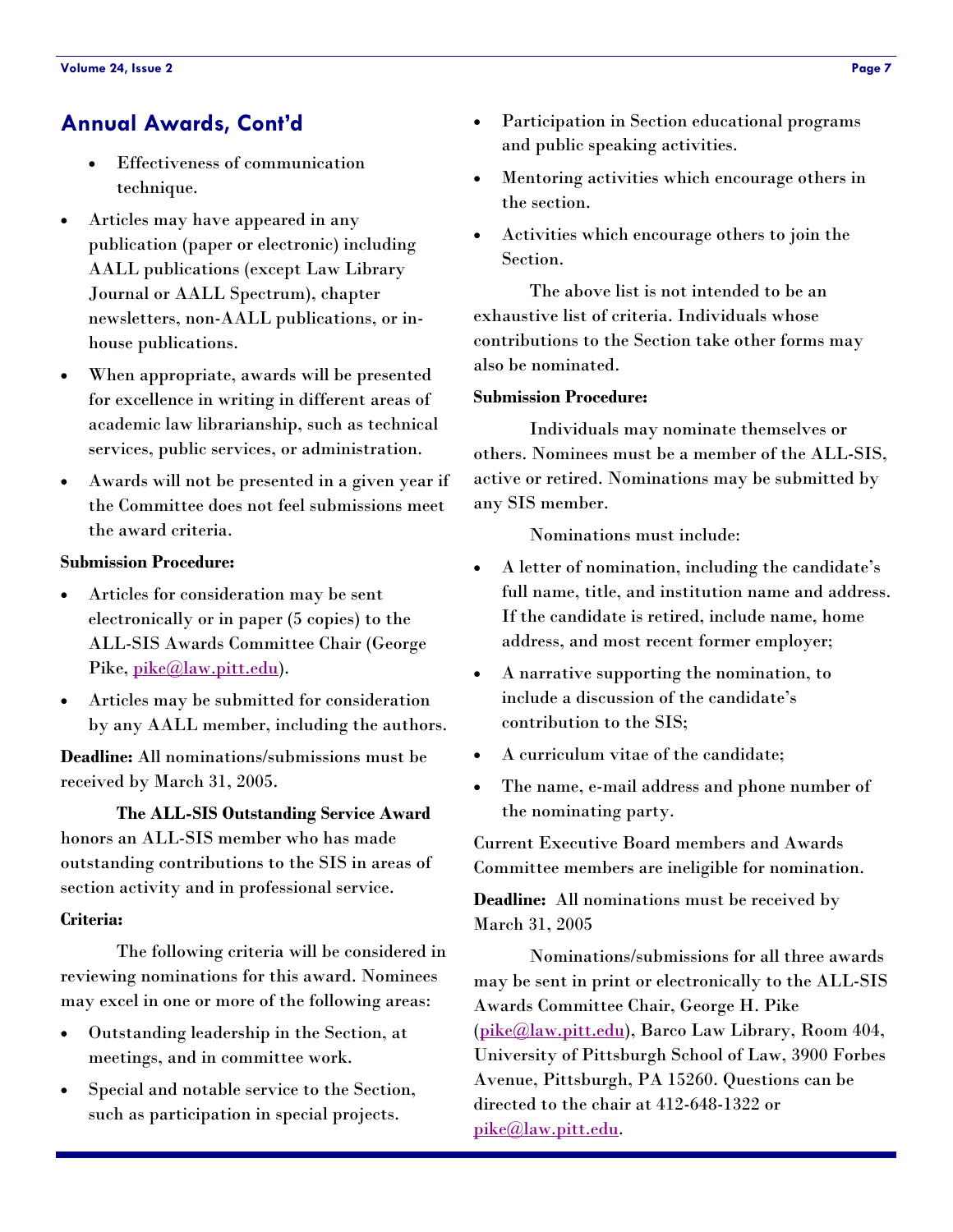## <span id="page-7-0"></span>**ARL Workshop Provides Insight for New Library Managers**

Beth Adelman, Head of Public Services Georgia State University Law Library

 I participated in the Association of Research Libraries Library Leadership for New Managers Workshop in the fall of 2004. The experience consisted of a four-day workshop in Washington, D.C., a facilitated project planned and completed in the participant's home institution, an online survey, and participation in an online forum. The sixteen workshop participants were provided with background reading to be completed in advance. Homework was just the beginning of the experience.

 The in-person workshop, led by very skilled facilitators, was an intense experience. The facilitators set the tone for a confidential environment so that participants would feel comfortable talking openly. There was a lot of territory to cover and it required constant participation. Despite the interactive nature of the workshop I found the experience to be introspective and I had many enlightening moments about my professional situation. The workshop was well crafted and covered topics such as leadership characteristics and influencing, emotional intelligence, dialogue, and environmental scans.

 The facilitated project, due six weeks after the in-person workshop ended, was a practical way to put the participants' newly acquired skills to work. With guidance from the facilitators each participant utilized the skills they learned to plan and carry out a project in their own workplace. Each participant posted their project proposal and a final report to the online forum. The results were phenomenal. The final reports showed many successful projects including the one planned for and carried out in my institution.

 Finally, each workshop participant was given the opportunity to complete an online leadership survey. Designed to assess individual leadership styles, the baseline for self comparison was a group of University Librarians. I found the feedback from the survey to be an accurate assessment of my leadership style.

 I enthusiastically recommend this workshop to any new library manager. I learned a number of skills that are put into practice daily. I should note, though, that this is the kind of workshop in which the rewards are based on individual effort. The workshop requires endurance and it demands various forms of participation from large and small group work to individual, online activities. The workshop is time intensive and the time commitment spans far beyond the in-person workshop, but the payoffs are well worth the hard work.

 For more information visit the Library Leadership for New Managers Workshop [website: h](http://www.arl.org/training/institutes/managers.html)[ttp://www.arl.org/training/institutes/](http://www.arl.org/training/institutes/) managers.html.

## **EISIL, Cont'd**

highest quality primary materials, authoritative Web sites and helpful research guides. For each source, EISIL also offers helpful background information for researchers, such as citations and references, dates when laws or treaties were concluded, and links to related resources. For more information, and a onepage classroom handout, go to the About EISIL [page, or, see the article on LLRX.com at http://](http://www.llrx.com/features/eisil.htm) www.llrx.com/features/eisil.htm.

 EISIL is managed by the Washington D.C. based American Society of International Law (ASIL). Founded in 1906, ASIL is the leading nonprofit membership organization dedicated to advancing the study and use of international law. Additional information on ASIL is available online at <http://www.asil.org>or by calling 202-939-6000.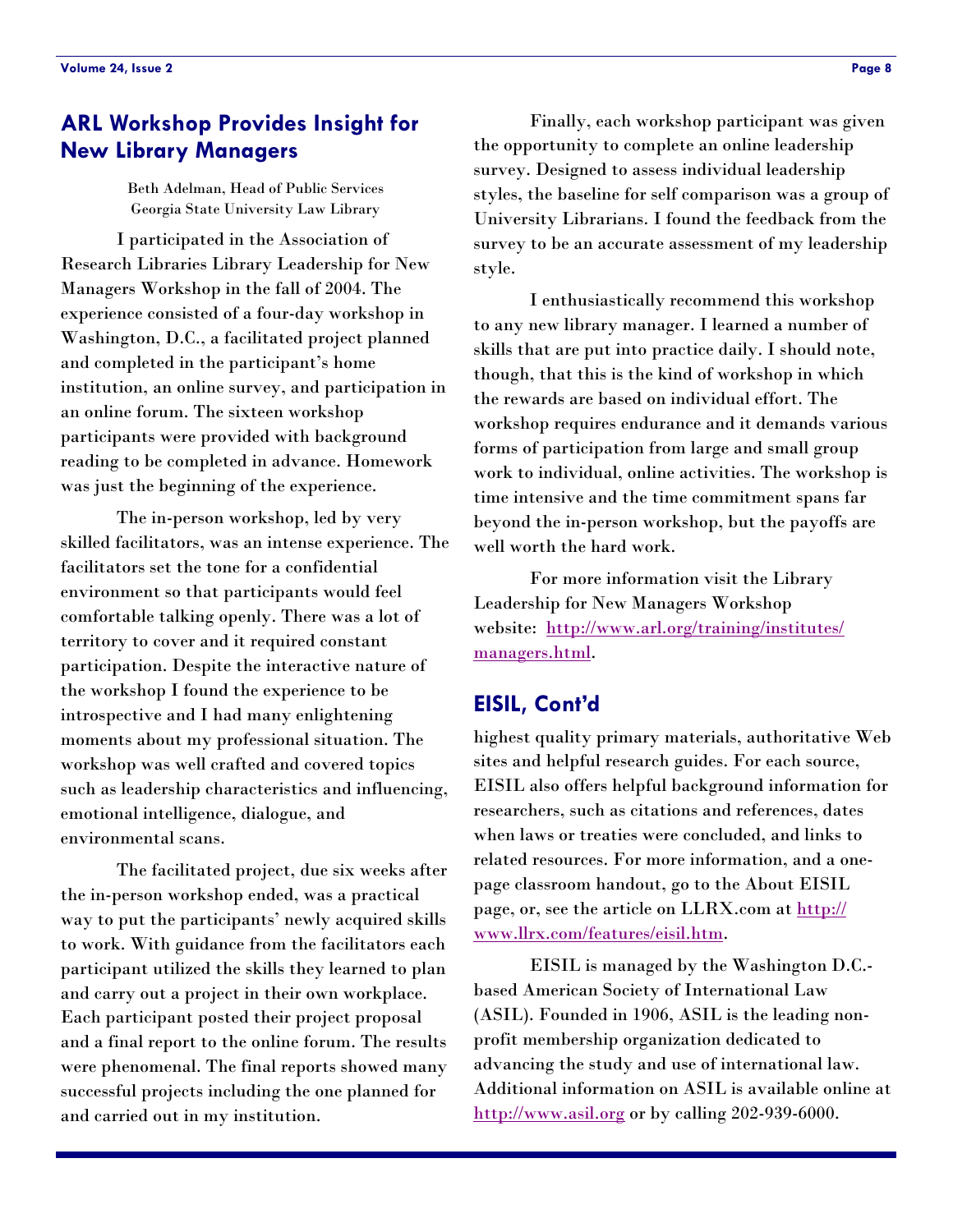## <span id="page-8-0"></span>*Developments in Legal Education:*  **The End of the Traditional Bar Exam?**

Sara Kelley, Reference Librarian Georgetown University Law Center

*Note: This is the first entry in what we hope will be a continuing column about interesting developments in legal education. Each article will present a brief overview of a controversy or recent trend in the theory or practice of legal education. If you have ideas for future columns, or if you are interested in writing about a legal education development yourself, please contact Sara Kelley at [sek28@law.georgetown.edu.](mailto:sek28@law.georgetown.edu)* 

 A few months ago, the *Georgia State University Law Review* held a symposium on a topic that is probably considered heretical by many in legal education. The symposium was called "Rethinking the Licensing of New Attorneys: An Exploration of Alternatives to the Bar Exam."1 According to critics of the traditional bar exam, it relieves law schools of responsibility for admitting only students who are likely to become competent lawyers and for preparing their graduates for the actual practice of law.2 It does this by purporting to prevent the licensure of law school graduates who are not minimally competent to practice,3 while in fact failing to test many skills that are critical for success as an attorney.4 Debate continues on whether this failure to test essential skills has been corrected by the adoption of the Multi-State Performance Test in 31 jurisdictions.5 Another criticism of the bar exam is that it has a disparate impact on minority bar applicants.6

 So how would the critics replace the traditional bar exam? Below are brief (and probably incomplete) descriptions of a few of the possibilities:

#### **Existing Alternatives**

 Even now, not everyone is admitted to practice by taking a traditional, closed-book bar exam. For example, Wisconsin recognizes the

"diploma privilege" – that is, students who graduate from Wisconsin law schools are admitted to practice without taking an exam. To qualify for admission under this privilege, graduates must complete ten specific courses with a 77 average (constitutional law, contracts, criminal law and procedure, evidence, jurisdiction of courts, ethics and legal responsibilities of the legal profession, pleading and practice, real property, torts, and wills and estates) and must complete at least 60 of their law school credits in thirty specified subject areas, also with a 77 average.7 Graduates who do not meet these requirements may still sit for the bar exam.

 Another example of an existing alternative to the traditional bar exam is Maryland's openbook essay exam for lawyers seeking reciprocity.8 This exam is "designed to test the license applicant's ability to research and utilize Maryland law related to civil, criminal and appellate procedure, evidence, rules related to decedent's estates, family law and juvenile proceedings, property actions and alternative dispute resolution" and other basic rules of Maryland law.9

#### **The Arizona Proposal**

 A student group at the University of Arizona Rogers College of Law has proposed one radical alternative to the traditional bar exam: Instead of spending two months studying for a twoday written examination, bar applicants under this proposal would spend one year in a post-JD apprenticeship program that provides reduced-fee representation to "lower middle-income" persons. Applicants to the program would be required to graduate from an ABA-accredited law school with a minimum GPA of 2.75, and to complete specific core classes. Those selected as apprentices would be employed by a freestanding  $501(c)(3)$  organization that would be created with one specific purpose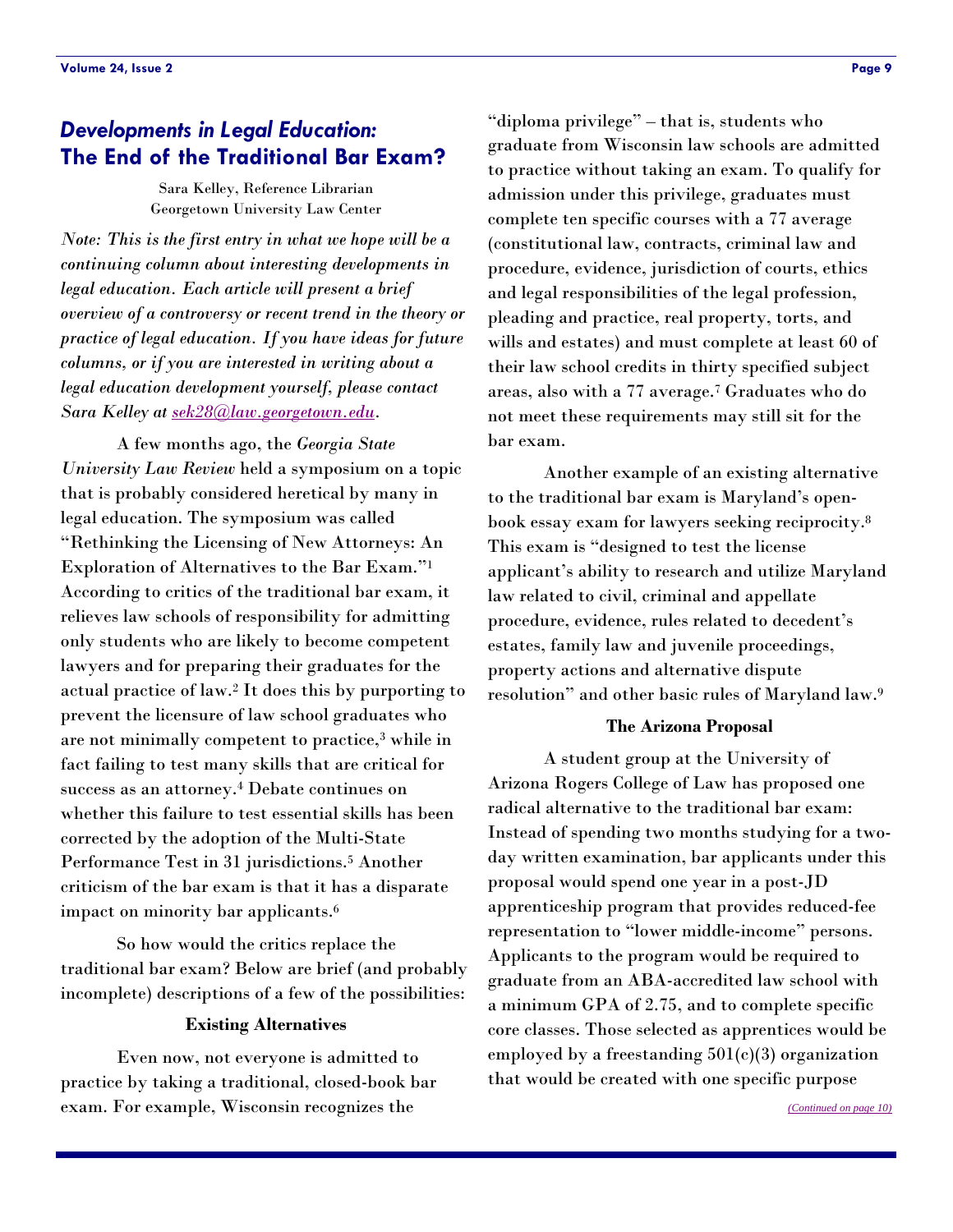being alternative attorney licensure. That organization would also employ experienced attorneys to supervise, train, and evaluate the apprentices as they rotate through each of six practice areas. These "lawyer-mentors" would conduct performance evaluations throughout the six rotations. Apprentices who successfully completed all evaluations would become licensed after an appropriate character examination. Apprentices who were unsuccessful in the evaluations or who failed to complete the year-long program could still be licensed by taking the standard bar examination.10 So far, the Arizona bar has not acted on this proposal.

#### **The New York Proposal**

 A joint committee of the Association of the Bar of the City of New York and the New York State Bar Association has proposed a "Public Service Alternative Bar Exam" (PSABE). Like the Arizona proposal, licensure under the New York proposal would require law school graduates to have completed certain core courses and to apprentice in a public service capacity prior to admission to the bar. Under the New York proposal, however, graduates selected for the program would apprentice for three months with the New York state court system. These program participants would "work with court attorneys, assisting in the drafting of judicial opinions. . . . [They] will be supervised by senior court attorneys and receive direct feedback from their respective supervisor as well as the judges for whom they are writing." Participants would also take part in case conferences, meeting with parties and their counsel to attempt to resolve discovery and scheduling disputes, and to facilitate settlements. Finally, they would help in court offices staffed by attorneys who assist self-represented litigants.11 Law graduates admitted to practice under this proposal would then be required to perform 150 hours of pro bono

<span id="page-9-0"></span>**Developments in Legal Education, Cont'd** work in the courts during their first three years of licensed practice.12 There has been no action taken on the New York proposal.

#### **Conclusion**

 Wide-scale adoption of any of the above alternatives to the traditional bar examination, while not likely in the near future, could eventually lead to major changes in law school curricula. Such adoption would also create a need for collection development changes in many academic law libraries. Widespread adoption of the diploma privilege, for example, would probably increase the number of law students taking the courses required to qualify for the privilege and therefore justify increased collection in those subject areas. Adoption of more hands-on alternatives such as the Arizona or New York proposals would probably lead to an increased emphasis on clinical education, with a resulting increase in the need for practice materials in academic law library collections. Perhaps the increased focus on skills education would even lead to greater awareness of the importance of legal research classes in the law school curriculum and a greater teaching role for academic law librarians.

1 The papers from this symposium were published in volume 20, issue 4 of the *Georgia State University Law Review* (2004).

2 *E.g.*, Kristin Booth Glen, *Thinking Out of the Bar Exam Box: A Proposal to "MacCrate" Entry to the Profession*, 23 Pace L. Rev. 343, 355-57 (2003).

3 *Id*. at 347 n. 3.

4 ABA Section of Legal Education and Admissions to the Bar, *Legal Education and Professional Development: An Educational Continuum* 278 (Robert MacCrate, ed., 1992); Committee on Legal Education and Admission to the Bar of the Association of the Bar of the City of New York & Committee on Legal Education and Admission to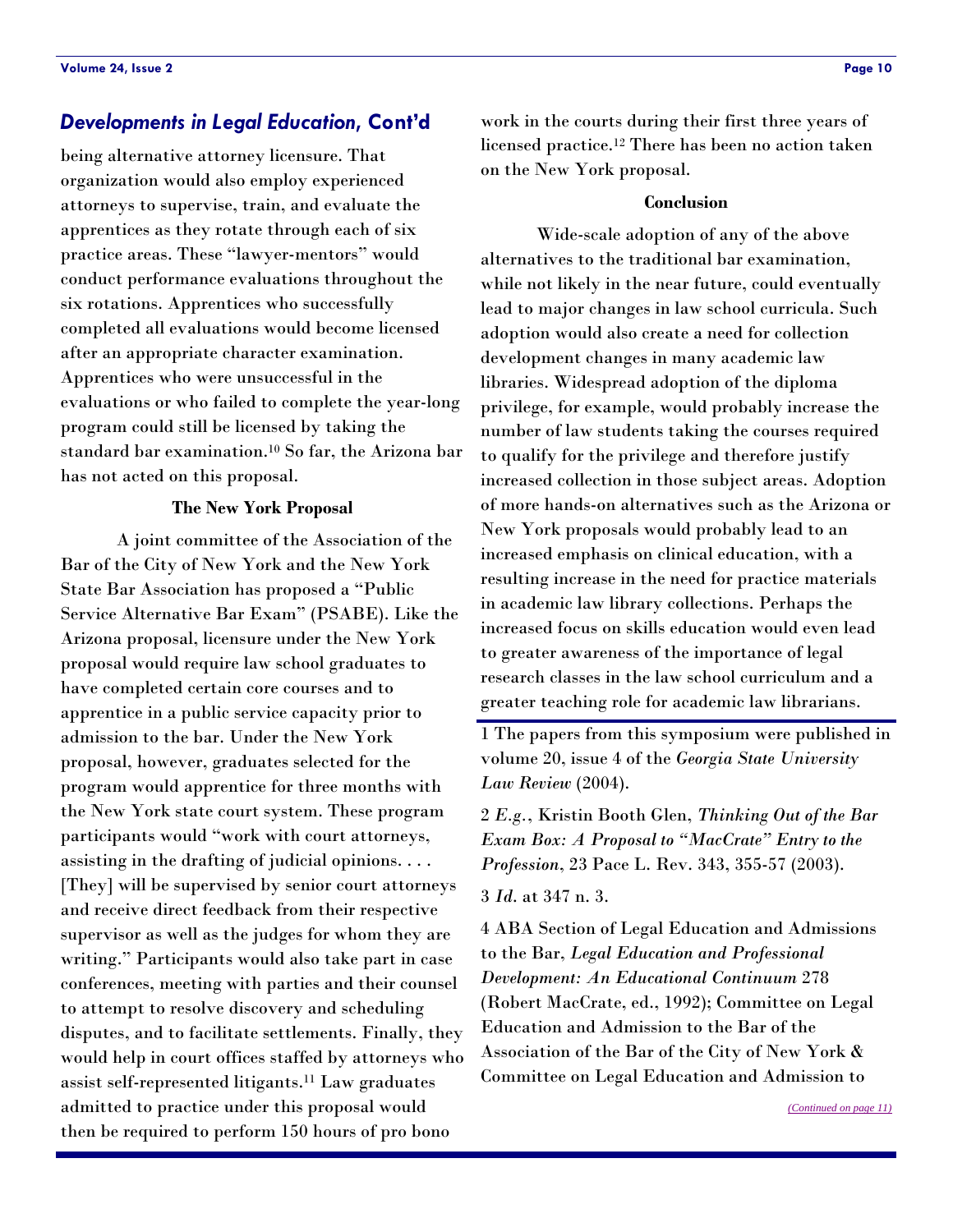### <span id="page-10-0"></span>*Developments in Legal Education***, Cont'd**

the Bar of the New York State Bar Association, *Joint Committee Report: Public Service Alternative Bar Examination* 2-3 (2002), available at http:// [www.abcny.org/pdf/report/Joint%20report%](http://www.abcny.org/pdf/report/Joint%20report%) 20on%20the%20State%20Bar%20Exam.pdf [hereinafter "Joint Committee Report"].

5 Sally Simpson & Toni M. Massaro, *Students with "CLAS": An Alternative to Traditional Bar Examinations*, 20 Ga. St. U. L. Rev. 813, 825 (2004); National Conference of Bar Examiners, *[Multistate Examination Use](http://www.ncbex.org/tests.htm)* (2001), at http:// www.ncbex.org/tests.htm.

6 *E.g.*, Beverly Moran, *The Wisconsin Diploma Privilege: Try It, You'll Like It*, 2000 Wis. L. Rev. 645, 653.

7 *Id*. at 647-48 nn. 35 & 36.

8 Society of American Law Teachers, *Potential*  Alternatives for the Existing Bar Exam, at http:// [www.saltlaw.org/barexamalternatives.htm.](http://www.saltlaw.org/barexamalternatives.htm) 

9 *Id*.

10 Simpson & Massaro , *supra* note 5, at 817-18.

11 Joint Committee Report, *supra* note 4, at 11- 12.

12 *Id*. at 6.

## **Write for AALL!**

Mary L. Wells, Chair - Publications Committee Research Librarian, University of St. Thomas

The AALL Publications Committee invites and encourages members to publish with AALL, sponsor of the AALL Publication Series, a wideranging resource that includes professional development materials, bibliographies, research guides, and library management resources. If you have an idea for a new publication or need an outlet for your research, consider contacting AALL with your idea.

 You can submit publication proposals by [using the electronic form at h](http://www.aallnet.org/committee/publications/propfmwp.htm)[ttp://www.aallnet.org/](http://www.aallnet.org/) committee/publications/propfmwp.htm, or by downloading the proposal form at http:// [www.aallnet.org/committee/publications/](http://www.aallnet.org/committee/publications/) proposal.htm.

 Fill in the proposal form and send it by email, fax, or postal mail to:

> Director of Publications American Association of Law Libraries 53 Jackson Blvd., Suite 940 Chicago IL 60604 E-mail: [jodonnell@aallnet.org](mailto:jodonnell@aallnet.org)

 Along with your proposal, include a resume describing your professional and writing experience, and a writing sample of 1500 to 3000 words, preferably from the proposed publication.

 Additional information for submitting a proposal, procedures for review, and publishing policies are available at the Publications Committee's [website at](http://www.aallnet.org/committee/publications/) <http://www.aallnet.org/committee/> publications/. Don't miss this opportunity to advance your profession, impart useful information and enhance your own professional standing. AALL is eager to publish new materials and actively welcomes proposals for publications.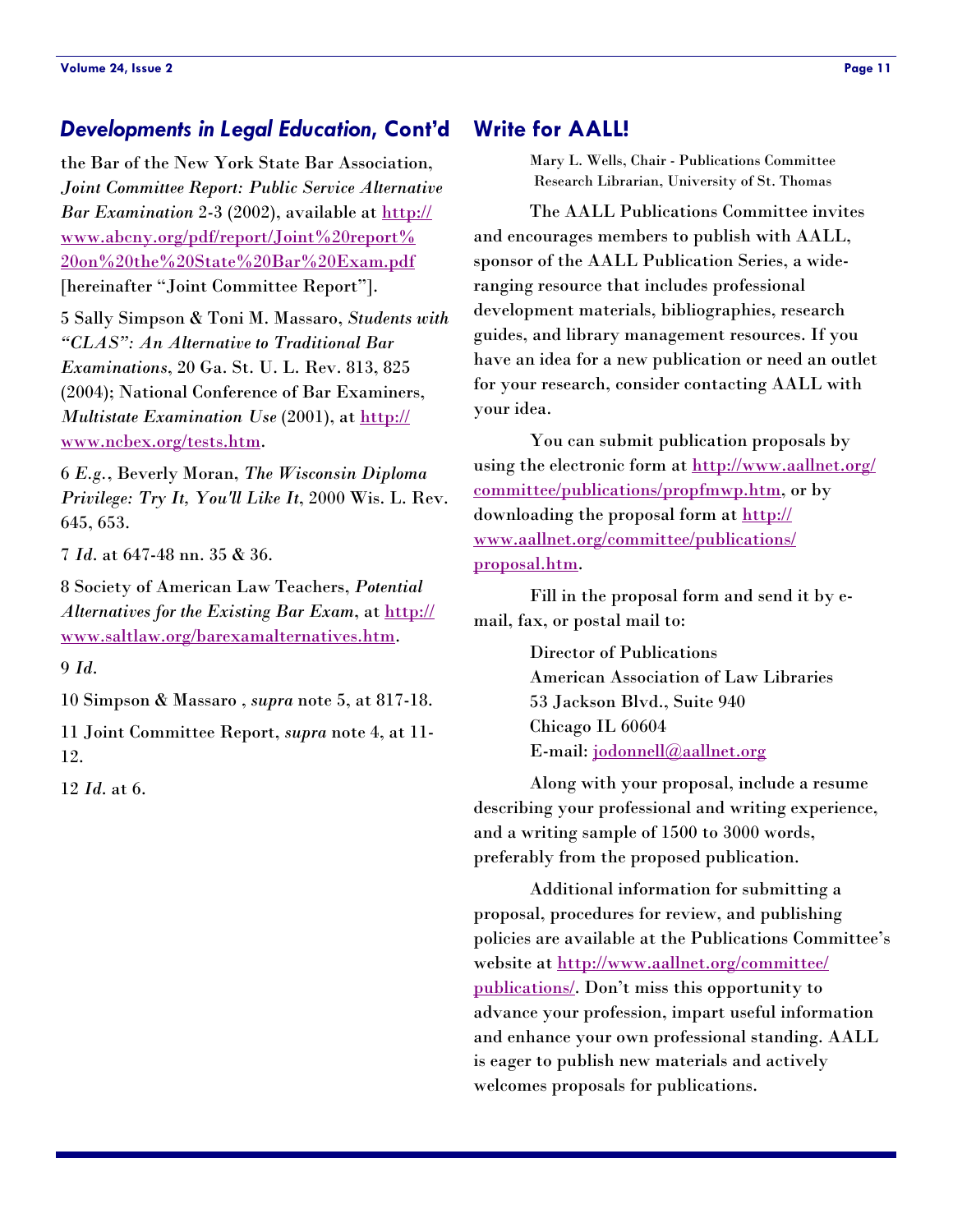## <span id="page-11-0"></span>**Trials and Tribulations of a Law Librarian**

Jennifer S. Murray Formerly at Arizona State University Law Library Now with Greenberg Traurig, LLP

*Note: This is the ninth and last in what has been a series of columns about the experiences of those in the academic law librarianship profession - ed.* 

 This is my last column for the ALL-SIS newsletter. I have left academia for the challenge of working as a law firm librarian. And, as much as I have loved writing the column, it just is no longer an appropriate endeavor for me. Understandably, while waxing nostalgic about the column, I became introspective and thought back to its genesis. When I starting writing the column I had one goal in mind: honesty.

 I wanted to offer an honest discussion of the issues facing a newer law librarian. But I wonder if the column really had any impact? Could I show any results from having written this column? And I realized, sadly, that I could not. Let's face it. Writing a column for a law library newsletter doesn't generate fan mail (or hate mail, thank goodness). So I have never really known what anyone thought of my ramblings. I guess the only measure on which I have to base the success of this column is myself. Since I refused to let this column end without claiming some sort of result from it, I realized I had to take action. Luckily the New Year provided me with the perfect opportunity.

 My New Year's resolution is not to participate in office gossip. As any one who witnesses me rush out to my mailbox on Saturday morning to retrieve my Us Weekly magazine can tell you, this moratorium definitely does NOT apply to celebrity gossip. I'm still willing to have an in-depth discussion of the breakup of Brad and

Jen with anyone who is interested. But office gossip is out. Maybe this baby step will help me figure out how to be a more honest person when it comes to my professional life.

 It hasn't been easy. Some of my colleagues have offered me prime bits of gossip. And I've had to keep quiet about it. It's almost been like they are testing me. But, you know what? I have stuck to my resolution, and it really feels good! I genuinely feel like a better person.

 So I am planting the seed here. I figure if even only a hand full of others follow suit and resolve to not participate in office gossip, then this column will have served a purpose. But I cannot end without thanking ALL-SIS newsletter editors (both current and past), Shaun Esposito and Leah Sandwell-Weiss, for allowing me to undertake the idea. And thanks to you all for humoring me and actually reading it. At least, I think some of you have been reading it! Take care and maybe I will see you back in academia one day.

## **Announcing a New Column: Tales from the Trenches**

Colleen Williams, Reference Librarian Georgia State University

The ALL-SIS Newsletter Committee would like to announce a new column: "Tales from the Trenches." It will be edited by Colleen Williams and will feature submissions by anonymous writers. If you have interesting stories about life at your academic law library, please contact Colleen at [colleen@gsu.edu.](mailto:colleen@gsu.edu)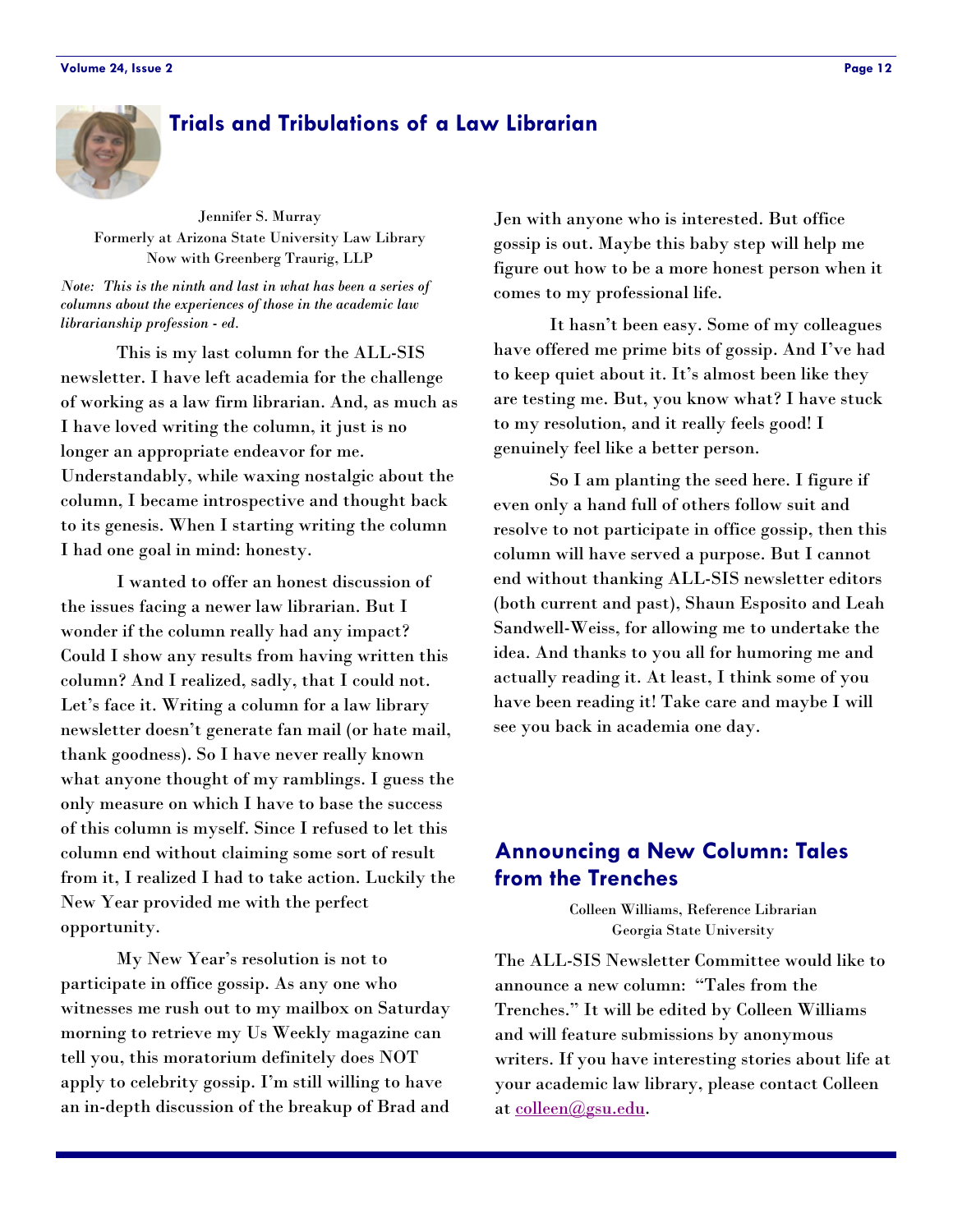## <span id="page-12-0"></span>**AALL Comes to San Antonio!**

Monica M. Ortale Faculty Services & Reference Librarian The Fred Parks Law Library, South Texas College of Law

 July 16 - 20, 2005 AALL comes to San Antonio, Texas! President Tory Trotta's theme? Strategize: Values, Visions, Vistas.

 As co-chairs of the Local Advisory Committee (LAC), you might say Mary Forman & I (a/k/a M&M) are already implementing Tory's theme as we "strategized" to gather chairs for the sub-committees. Well, we'll call it strategize, but others might say we got them at a weak moment! Either way we are now organizing for the first AALL annual meeting to visit Texas in 22 years!

 Among the excellent programs and opportunities for networking, there will be time to discover the beautiful vistas of San Antonio and her surrounding areas, the ethnic diversity of the area, fabulous food and historically significant sites. "But," you say, "Texas, in July!" Well there's not much we can do about the thermometer, but hey, Texas has some of the most efficient air conditioning in the country. You might need short sleeves outside, but you'd better pack a jacket for the inside! In the coming months we'll be sending out some survival tips (like drink lots of water, or other cold beverage of your choice, wear a hat, carry a portable fan, walk slowly and enjoy the smell of some of the best food south of the Red River) and we'll highlight the multicultural experiences that make up San Antonio.

 "Things are Bigger in Texas!" Just take a look at the giant sized boots outside North Star Mall. A tribute to just two of my not so secret vices, shopping and shoes! San Antonio has fabulous shopping, and La Villita, a complex of 27 restored buildings on the site of a Coahuiltecan Indian Village, is next to the Hilton. Each

building showcases various artists. There's painting, jewelry, pottery and beautiful weavings, all unique to the region. Just a short trolley ride down Commerce St. is El Mercado, a veritable warehouse of pottery, and then there's the farmer's market. If you don't get enough to eat browsing the stalls, then head to the restaurants. La Margarita is my favorite, and I can picture it now as the colorful waiter carries the sizzling fajitas platter, the steam streaming behind and, oh, the aroma! But, for those with a car, head north on I-35 for about 30 minutes and be prepared to visit the mecca of all shopping. The factory outlet stores of San Marcos, hundreds of them, too many to mention, but definitely worth the trip when you consider the savings.

 Ah, but I digress. For those who love shopping for footwear, there are marvelous bootmakers. Try Lucchese, hand made bootmakers since 1883, or Crazy Horse custom boots, both in San Antonio. For me, shoes are everything, and the factory outlet shoe stores are an option. But, if you want something closer to the convention center, then Dillards & the shops in RiverCenter have a wonderful assortment. When all are tried on and bought, there's nothing like relaxing at a table on the Riverwalk level, watching the tourists and the riverboats, sipping a Starbucks coffee, knowing that the bags surrounding you are full of shoes just waiting for the right occasion, like, the General Business meeting.

 The Preliminary Program will be out soon, so look for the fascinating library tours (one of which is the very private library at The Alamo), the fun trips like tubing down the Guadalupe River, and information about a fantastic closing banquet. Come visit San Antonio, relax, and enjoy our Texas hospitality!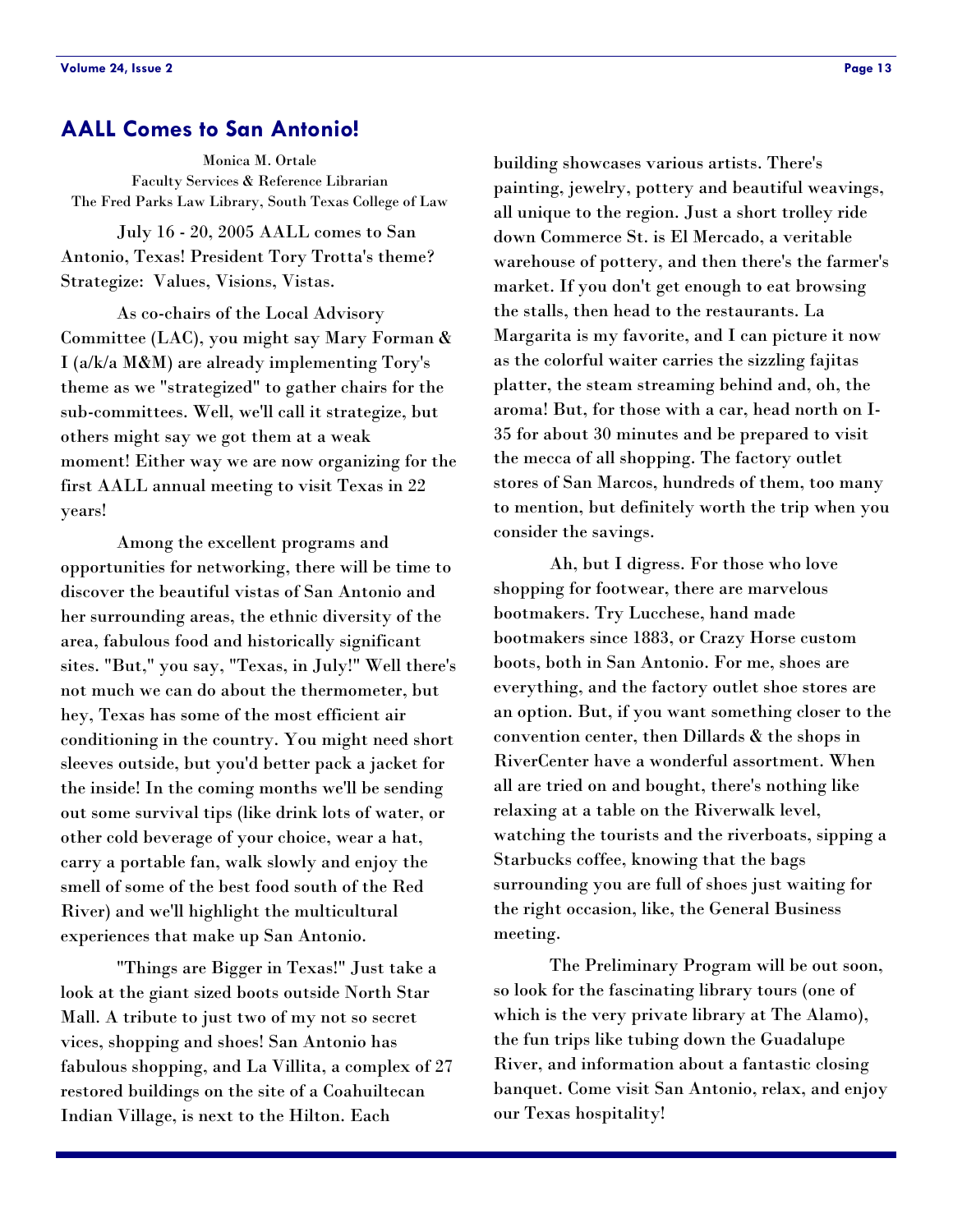## <span id="page-13-0"></span>**Handling the Entertaining Patron**

Debora Person, Administrative Law Librarian University of Wyoming

 Many of us chose our profession because we enjoy assisting people. It is the humanness of our patrons that makes librarianship fun and interesting, that entertains and yet still makes us want to serve. If you happened to catch Amy Hale Janeke's and Sharon Blackburn's amusing presentation, "Negotiating with the Bizarre: Strange Questions at the Reference Desk" at AALL in Boston, you are already familiar with the blog they have created for librarians to report their [funny or bizarre reference questions at http://](http://bizarrequestions.blogspot.com/) bizarrequestions.blogspot.com/. The site has contributions from librarians across the country.

 As public service professionals, we may wince at the perception that we are making fun of our clientele. After all, much of what we call bizarre is really naivete or misconception. We have been taught from an early age that there is no such thing as a dumb question (a statement on which I have formed my own opinions since teaching foreign languages at an introductory level to college students), and such patron questions often offer us "teaching moments," which we love. But sometimes our patrons truly give us the opportunity to rejoice in how varied is the human thought process, and it is delightful.

 One librarian on the blog reports that their patron wanted to know, "What's the case law on the type of font to be used for corresponding with public officials?" Other questions mentioned in the presentation at AALL were (paraphrased here): "I need a motion to desist. My neighbor put a hex on me." "I'm being harassed spiritually" (by demons). "I need to review the anti-witchcraft provision of the Patriot Act." "How do I copyright my name? I want to sue people using my name in court documents."

 As a state-supported academic institution with absolutely no security, staff in our library are surprised to field questions from people asking whether they are allowed into the building and to observe how they use our facility. One young lady told us that her uncle used to attend our law school, and so she hoped she was eligible to enter and tour the library. We have a paralegal student from the nearby community college who brings her own hefty print cartridge to the Laserjet 1200 series printer in our reference area because she doesn't want to abuse our supplies, though she spends literally hours in the offices of various law school faculty getting free instruction to assist her in her coursework.

 It is frequently the regular patrons who provide the most interesting stories. Another librarian on the blog relates, "One of our regular crazies called me at 8:30 a.m. this morning to tell me about the secret orgies that are going on at the White House with Barbara Bush… In the past, [she] has announced that Aretha Franklin stole her boyfriend, [that] Martha Stuart was sneaking in her windows at night and trying on her hats, and that Kobe Bryant kept showing up at her apartment building." We have a local resident who comes to the library regularly. He is researching how he can get a cut of the money from drug busts that black helicopters are making on his property.

 One regular patron used to call frequently to get copies of court cases. A mysterious but friendly man who changed his name and town of residence though he was still recognizable by voice, he wanted all items sent to a post office box number, always paid by money order, and would never leave a telephone number. The first several times he called I had to explain to him that I needed case citations to determine which cases he wanted; *United States v. Smith* just wasn't enough information. From the time I successfully described what a case citation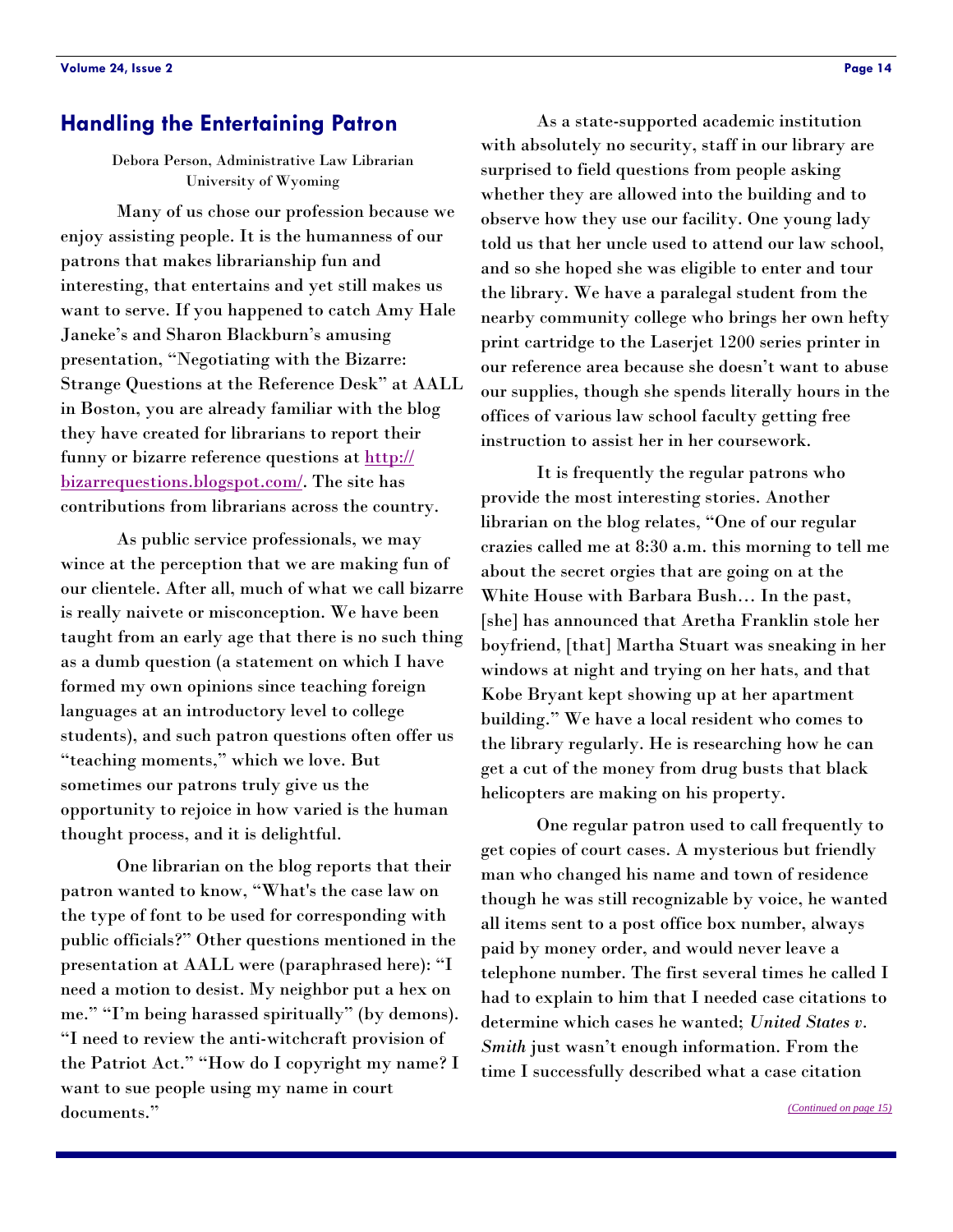## <span id="page-14-0"></span>**The Entertaining Patron, Cont'd**

looked like, his calls would always begin with, "Debbie, I have some citin's for ye."

 We smile. The stories are fun, and amusement is healthy. These library patrons give us a short respite in our routine address of legal resources. But in our capacity as librarians we recognize that some of these patrons have been to attorneys and been turned away or do not have money to pay for legal assistance. For them, ridiculous or not, an injustice (or perceived injustice) has occurred. It is very difficult to explain that not every injustice can be treated by the legal system. Sometimes injury or loss just cannot be repaired. It's like a doctor who tells his patients to live with the pain. Some people will accept it, and some will go to other practitioners to find relief. And so, many find themselves in our libraries, trying to sort for remedies through the immense complication we call the law.

 This is raising questions for law librarians across the country. How are law librarians handling the questions of their patrons seeking legal research assistance? And what role do librarians play in answering these questions? How are academic libraries addressing pro se patron needs through collection development?

 These issues of reference librarian liability regarding legal assistance and the handling of the self-represented litigant have been wellrepresented in our literature. Paul Healey has done a nice review of library literature on this topic in his article, *Pro Se Users, Reference Liability, and the Unauthorized Practice of Law: Twenty-Five Selected Readings*, 94 Law Libr. J. 133-138 (2002). In this annotated bibliography, Mr. Healey divides bibliographic references on the topic of reference liability into three categories: reference liability in general (general

librarian), unauthorized practice of law and pro se users (law librarians), and legal sources on unauthorized practice of law (legal community).

 Among the sources he cites in the first category, there is a split in addressing user needs that occurred in the mid-1980s. Since the first articles in 1976 where the idea of reference liability appears to have been floated, "no reported court decisions or established legal theory…support the concept" of librarians incurring liability for activities conducted at the reference desk.1 The literature addresses this and has taken a turn to a more general acceptance of the role of librarians in assisting self-represented litigants and a skepticism regarding the possibility of librarian liability.

 The issue of unauthorized practice of law and pro se users is most relevant to our academic libraries and has been addressed in the law library literature frequently in recent years, though publication dates do not reflect the same schism that is apparent in the general library literature. Many of these articles are authored by our own members and reflect efforts to balance professionalism with ways to meet needs of the self-represented litigant without practicing law. With equal representation librarians advocate both help to any degree it is possible and advise against over-stepping the role of reference. Cautious advocates suggest practical means to handle patrons through disclaimers, handouts, and limited reference interviews. Interestingly, a trend may be growing that indicates less concern over the liability of reference librarians and greater discomfort over the ethical dilemmas of assisting self-represented litigants.

 Those legal resources that address unauthorized practice of law, however, roundly support assistance of the self-represented litigant. The American Bar Association has stated clearly that, "Informal help with legal problems, coming from neighbors, friends, coworkers, religious advisors,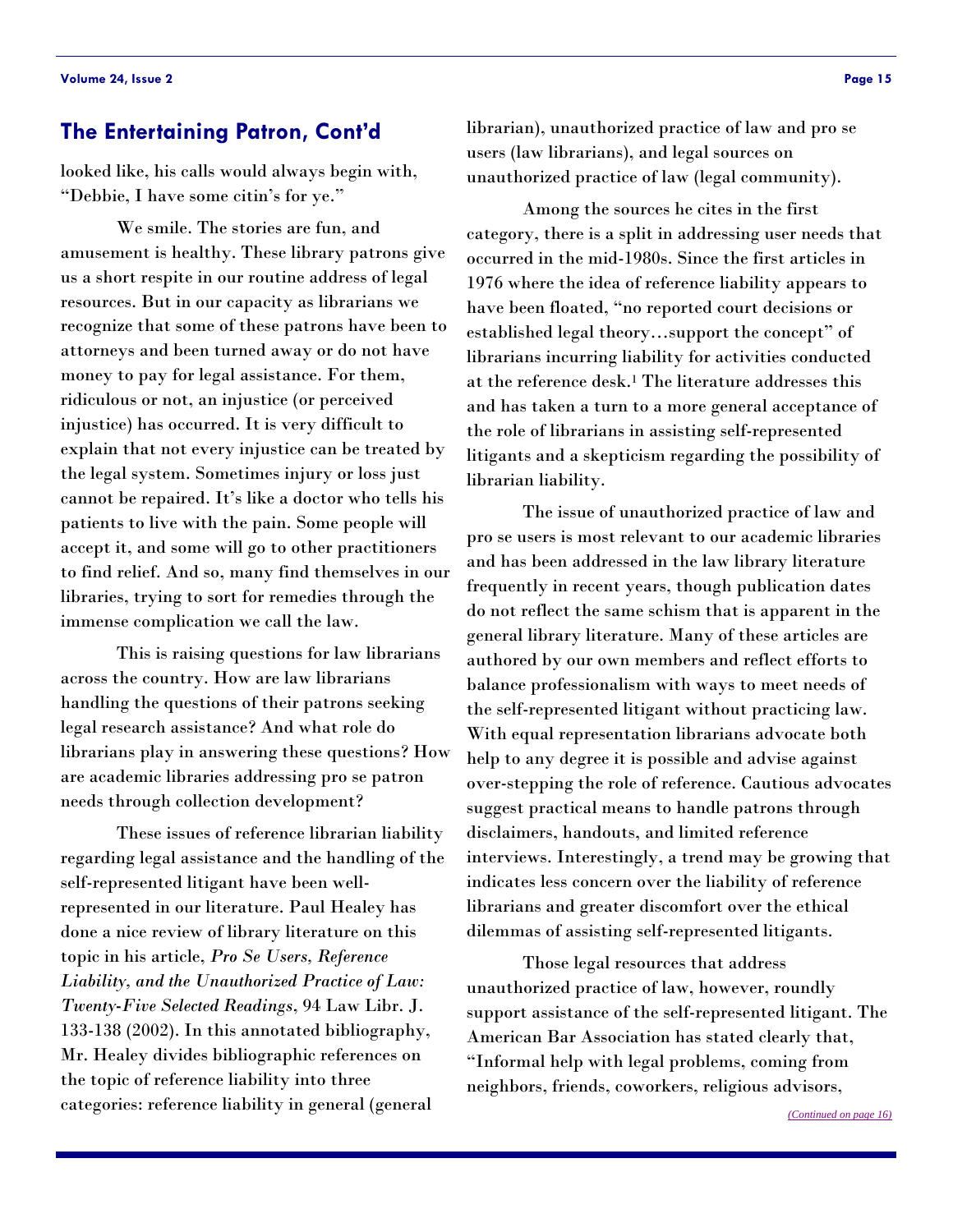## <span id="page-15-0"></span>**The Entertaining Patron, Cont'd**

teachers, social workers, law librarians, and others who have had experience handling a similar legal problem or who are considered to be reliable sources of information, has not generally been considered unauthorized practice."2

 For every patron who walks through the door with an unusual question or request, there is a librarian who is applying patient, creative reference assistance. These patrons make great stories, but they can also represent problems with which our profession struggles. It quickly becomes obvious when reviewing our scholars that librarians are not in agreement on how best to handle these patrons, and across the country assistance varies broadly. Do we help the mother looking for a motion to stop her son from dating his current girlfriend because she is of questionable reputation? Or do we work closely with the local court and public librarians to find the most effective means of helping the patron? This question may not have a right or wrong answer at this time. However occurrences appear to be on the rise, and it is time for academic libraries to develop policies and alliances to prepare for these patrons.

1 Paul Healey, *Chicken Little at the Reference Desk: The Myth of Librarian Liability*, 87 Law Libr. J. 515-33 (1995).

2 American Bar Association Commission on Nonlawyer Practice. *Nonlawyer Activity in Law-Related Situations: A Report with Recommendations*. Chicago: American Bar Association, 1995, at 35.

## **Member News**

#### **Awards and Honors**

 Chenglin Liu, the Foreign & International Law Librarian at the University of Houston Law Center, published his book, *[Chinese Law on SARS](http://www.amazon.com/exec/obidos/ASIN/0837734061/qid%3D1107973051/sr%3D11-1/ref%3Dsr%5F11%5F1/102-1388047-8856965)*, in July 2004.

#### **New Hires:**

**Helane Davis**, Seattle University School of Law Publications Coordinator and recent graduate of the UW Law Librarianship program, has accepted a position as **Associate Director/Head of Public Services** at the **Evans Law Library, University of Kentucky**. We wish Helane much success in her new position!

 Beginning February 1, 2005 **Theodore (Ted) Potter** will be the **Head of Public Services** at the **University of Iowa Law Library**. Ted is leaving Marquette University Law Library after six years of service.

**Maryellen O'Brien** joined the **Florida Coastal School of Law** in February as a **Reference Librarian**. Maryellen comes to Florida from Houston, Texas where she was a Reference Librarian at Winstead Sechrest & Minick P.C., and the University of Houston O'Quinn Law Library. She received both her MLS and JD from the University at Buffalo. Maryellen O'Brien, has recently been accepted to the Sunshine State Leadership Institute. The Institute is a comprehensive series of learning sessions that focus on developing an understanding of leadership, within a conceptual framework and with practical applications.

**Joey Hernandez** joined the **Florida Coastal School of Law** in April as a **Reference Librarian**. Joey has a J.D. and a M.L.I.S. from the University of Iowa. In her previous life, Joey was a Police Officer for the Nashville Metropolitan Police Department and is a Gulf War Veteran. Joey has recently been listed by the Army to be crossed trained into a job that can be utilized in Iraq. She is attending 31B training (Military Police) in the Fall. The school will be held at Ft. Leonard Wood MO, and will be conducted in two phases to last a total of 30 days. She will most likely return to Florida for a short period to anxiously await deployment orders (currently the tour of duty is 18 months).

**Mary Ann Hyatt**, Director of the Florida Coastal School of Law Library in Jacksonville, Florida, has accepted the directorship of the **Jaqua Law Library at the University of Oregon**.

**Sandy Sadow** has returned to her position as **Collection Development Librarian** for the **Widener University Legal Information Center** for Wilmington, Delaware, and Harrisburg, Pennsylvania. She had formerly held this position but left in 2000 for some extended travel. She is now *[\(Continued on page 17\)](#page-16-0)*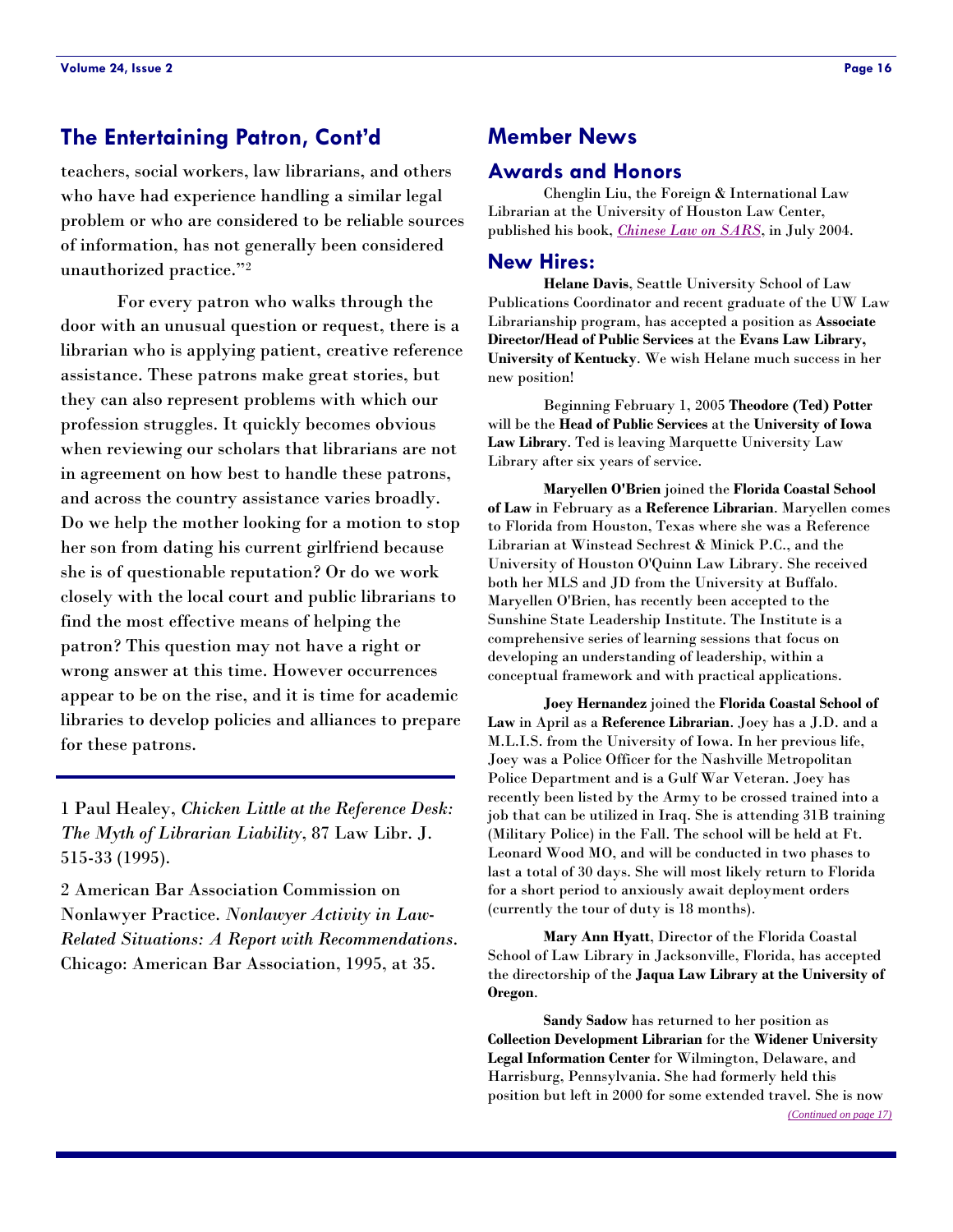## <span id="page-16-0"></span>**Member News, Cont'd**

back, bringing with her a new perspective, and renewed energy.

**Jennifer Locke** joined the reference department of the **Georgetown University Law Library** as **Faculty Services/Reference Librarian** during the Fall 2004 semester. Jennifer completed her M.L.I.S. at the University of Washington in 2004 and received her J.D. from the Duke University School of Law.

**Pacific/McGeorge School of Law** recently hired three public services librarians: **Monica Sharum** became the **Electronic Services Librarian** on November 1, 2004; **Paul Howard** (formerly at Loyola LA) is the new **Foreign and International Law Librarian**, effective January 10, 2005; and **Teri Townsend** will start as a **Reference Librarian** on February 28, 2005.

**Phill W. Johnson** left the University of Illinois College of Law to accept a position as **Director of Electronic Services and Communications** at the **University of Missouri -- Kansas City School of Law** beginning October 1st of 2004.

**Mark Plotkin** joined the **University of Miami Law Library** as the **Reference/Internal Instructional Services Librarian**. Before moving to UM, Mark worked at the Miami-Dade Public Library in the Social Science/ Humanities department. He also worked in the U.S. Department of Justice Libraries and the U.S. Supreme Court Library. Mark received an MSLS from Catholic University and a BA from the University of Wisconsin-Milwaukee.

 The **Loyola University Chicago Law Library** welcomes the newest member of its reference department, **Julienne Grant**. Julienne graduated cum laude from the DePaul University College of Law where she was a Dean's Scholar, on the Dean's List, was the 2002 - 2003 "Top Scholar" (Michael Jaharis Alumni Scholarship), won the CALI Excellence Award in four classes, was a member of Phi Kappa Phi (DePaul Academic Honor Society), and received the Phi Kappa Phi Award of Excellence with Highest Distinction. Julienne received her M.A. in Library and Information Science from Rosary College (now Dominican University) where she was selected as a member of Beta Phi Mu. She received an M.A. in Ibero-American Studies from the University of Wisconsin and graduated Magna Cum Laude from Middlebury College. Julienne has worked as a law clerk at two Chicago firms. She has six years of experience as a reference librarian and bibliographic instructor at Columbia College. She has taught Spanish at the college level, and worked for two years as a reference librarian at the Wilmette Public Library.

**Lisa Wagenheim** joined the **Law Library, James E. Rogers College of Law, University of Arizona**, in January, 2005, as a **Reference Librarian**. Prior to her employment at the University of Arizona, Lisa freelanced as an attorney with a local civil litigation firm and was the Electronic Services Librarian at the University of Maryland School of Law. **Iain Barksdale**, the former Electronic Services/Reference Librarian at the University of Arizona, has taken a position as the **Assistant Director for Information Technology** at the **Salmon P. Chase College of Law Library, Northern Kentucky University**.

#### **Promotions**

**Kim Clarke** was promoted from Head of Public Services to **Library Director of Pacific/McGeorge School of Law**, effective October 1, 2004.

**Susan Lewis-Somers** was recently promoted to **Associate Director for Public Services** at the **American University, Washington College of Law Library**. Susan currently serves as ALL-SIS Secretary-Treasurer. She came to American University in 1999 as Senior Reference and Educational Services Librarian. Before that, Susan was a reference librarian at the Yale, Northwestern and Willamette University Libraries.

**Please send future submissions for the** *ALL-SIS Member News Column* **to Beth Adelman, [eadelman@gsu.edu](mailto:eadelman@gsu.edu).**